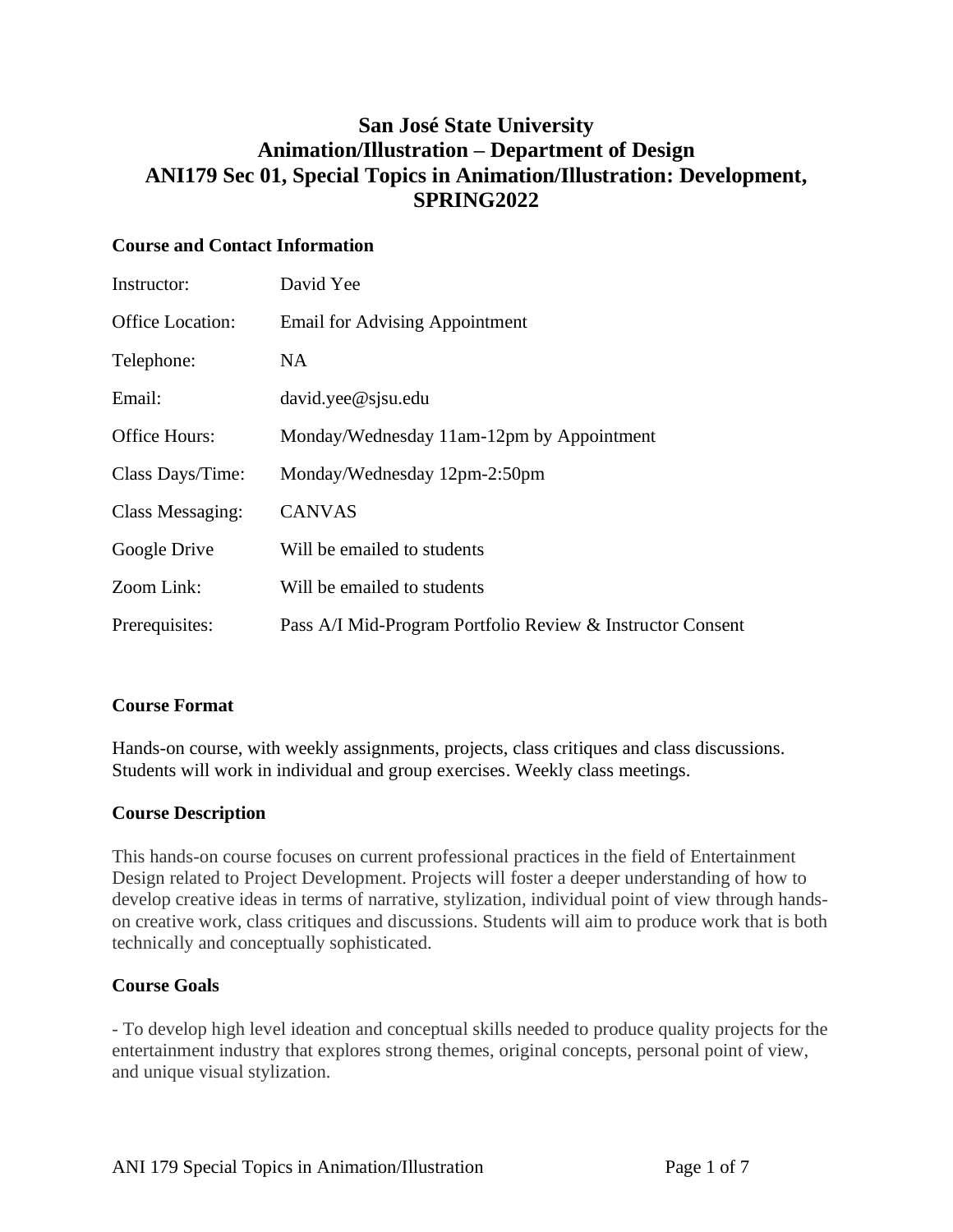- To understand the process of taking a project from initial idea to pitch presentation including brainstorming, research & reference gathering, story narrative & theme, artwork creation, production pipeline, and proof of concept.

- To communicate ideas, concepts, and narrative in a clear and organized manner through a pitch presentation.

# **Course Learning Outcomes**

Upon successful completion of this course, students will be able to:

*CLO#1: IDEATION: Students will understand the process of Ideation, Exploration, and Research as it relates to the development of projects within the Entertainment Industry and be able to incorporate these concepts into their own creative process.*

*CLO#2: CONCEPT/THEME: Students will understand of the importance of having a strong concept and/or theme as it pertains to creative projects and be able to develop their own projects containing strong conceptual ideas and themes.*

*CLO#3: DEVELOPMENT: Students will be able to produce, curate and organize a collection of their own artistic pieces created in support of their own creative project; That will encompass a deep understanding of story and character elements in order to create sophisticated visual concepts and/or animations to serve the narrative -not only illustrate but complement and add to - taking into consideration media/ technique and type of project (feature films, short films, TV shows, VR experiences, team park rides, console or mobile games etc.)* 

*CLO#4: PRESENTATION/PITCH: Students will be able to produce and present a clear, engaging pitch presentation of a creative project of their own, clearly communicating the concepts, themes, narrative, and execution of their project.*

# **Recommended Texts/Readings**

*Prepare to Board! Creating Story and Characters for Animated Features and Shorts 2nd Edition* Publisher: CRC Press; 2nd edition (2012)\*

• ISBN-13: 978-0240818788

• ISBN-10: 0240818784

\*The SJSU library has this available online.

*The Illusion of Life, By Frank Thomas and Ollie Johnston* 

Publisher: Disney Editions; Revised, Subsequent edition (October 19, 1995)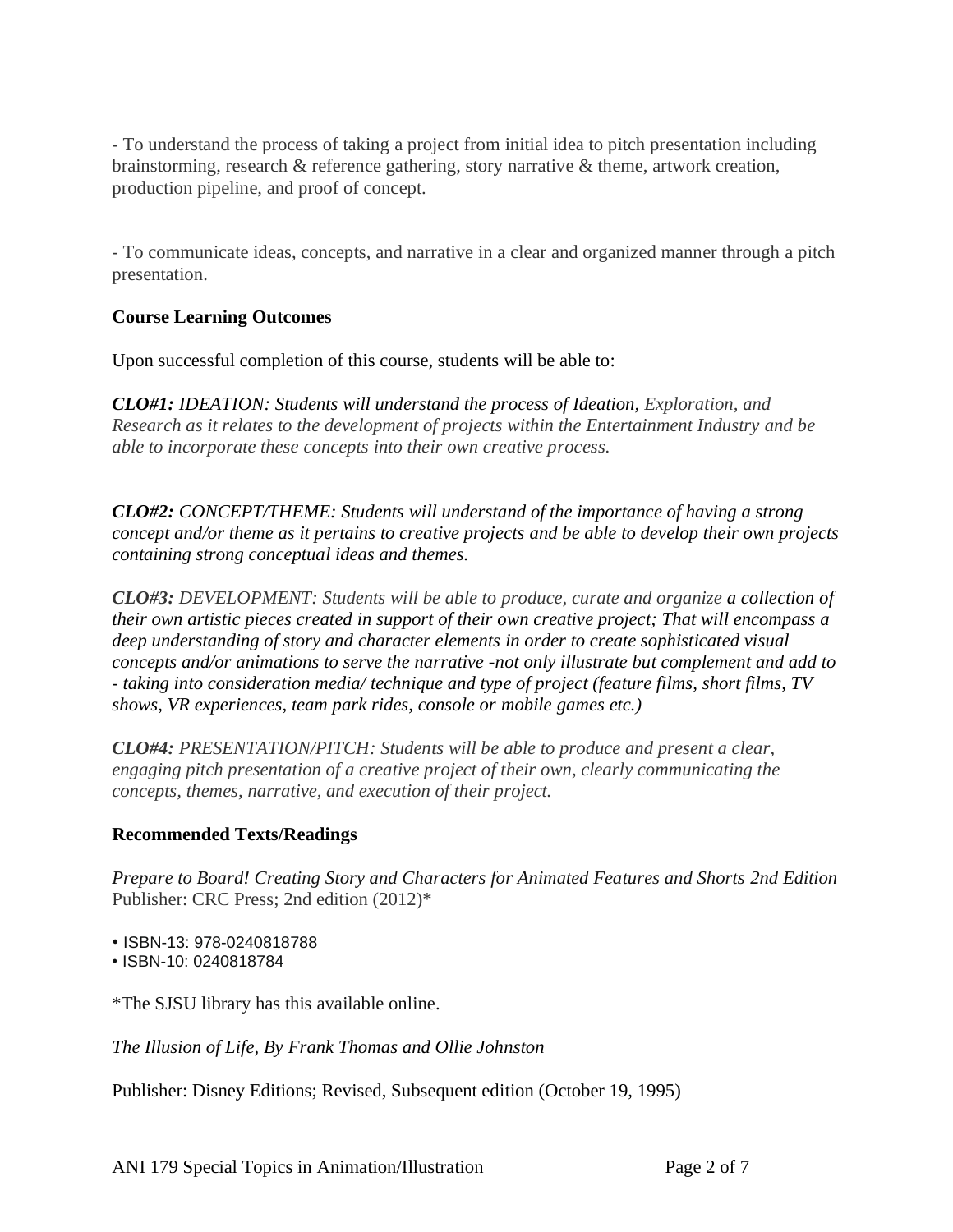• ISBN-10: 0786860707

• ISBN-13: 978-0786860708

#### **Other technology requirements / equipment / material**

- Sketchbook & Drawing Materials
- Adobe Creative Suite, Digital Drawing Program, 3D Programs, Tablet/Cintiq, etc.

#### **Course Requirements and Assignments**

Specific Assignments and instructions will be given in class including handouts, resources and assignment submission guidelines. Some assignments may require group work.

Success in this course is based on the expectation that students will spend, for each unit of credit, a minimum of 45 hours over the length of the course (normally three hours per unit per week, or 9 hours per week) for instruction, preparation/studying, or course related activities, including but not limited to internships, labs, and clinical practice. Other course structures will have equivalent workload expectations as described in the syllabus.

#### **Projects**

Students will work on individual assignments during the semester. The first half of the semester will consist of weekly assignments designed to explore creativity, ideation, and research. The second half of the semester will consist of weekly assignments related to developing an idea into a final pitch presentation.

There will also be many in-class exercises during the semester. Some will be individual exercises while others will be group exercises.

Guidelines, techniques, strategies, and further details will be provided by instructor.

#### **Final Examination or Evaluation**

This course will culminate on a final pitch presentation, which will occur on the Final Examination Day (Please consult SJSU Final Exams calendar.)

# Grading Information (Required)

Students will be held accountable for meeting all deadlines with acceptable work. Directions given in class and for assignments must be followed accurately or grades will be lowered accordingly. Late work will not be excepted unless the instructor has given prior approval. Students are responsible for completing all work assigned during any absences, and absent students must make arrangements for their work to be turned in (on due date) and criticism recorded, by another student. No extra credit projects will be accepted for this class.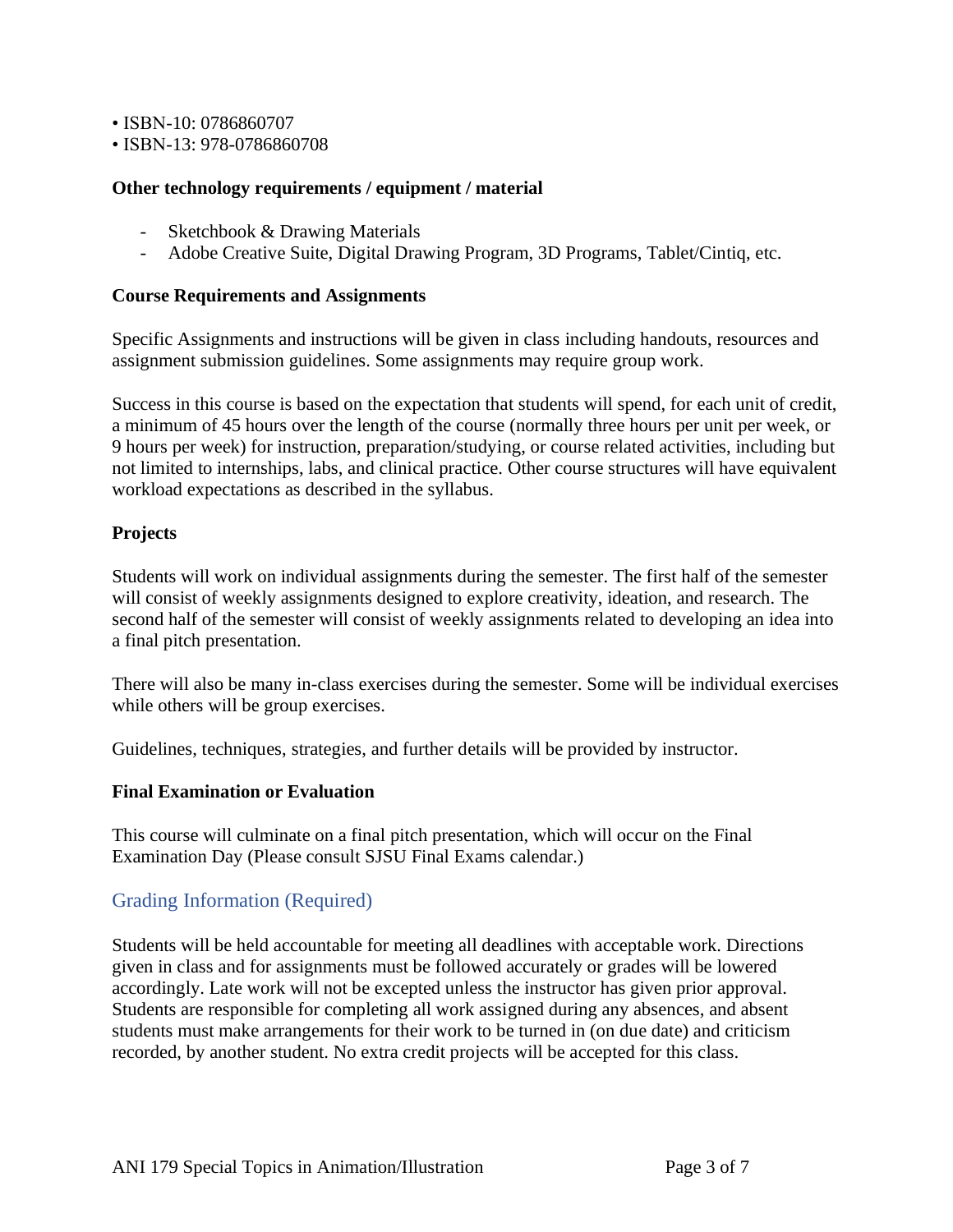Class participation will be assessed and includes active engagement in critiques, intelligent questioning, peer mentoring, and proactive learning behavior.

Obviously, the quality of the work, both conceptually and its final execution, is the primary component of the grade; but as mentioned above, the student's grade is also determined by their professional attitude, their conduct, their work ethic, and their ability to meet their deadlines and the educational challenges posed by the assignments. Above all, students are graded on the intelligence they demonstrate while they pursue, question, attempt, evaluate, struggle, succeed and/or fail at their assignments.

While it is technically possible to pass this class with a grade as low as a D-, students should be aware that grades below the "B" range demonstrate a concerning lack of effort and are not considered even marginally adequate for pursuing a career in the entertainment or game industries; they also forecast poor professional prospects within our industry post-graduation. Students receiving grades of C+ or lower should therefore be on notice that their work as completed is barely adequate to graduate and better efforts are necessary if they are to pursue this field as a career. They may want to begin planning for a career path outside our industry.

Note that "All students have the right, within a reasonable time, to know their academic scores, to review their grade-dependent work, and to be provided with explanations for the determination of their course grades." See University Policy F13-1 at http://www.sjsu.edu/senate/docs/F13-1.pdf for more details. Grades may be reviewed privately at any time by arranging a meeting with the instructor. If you

want to know your grade—ask.

Late work due to class absence, or any other reason, will not be accepted for grading without prior authorization from the instructor well in advance of deadlines and only for reasons that conform to professional standards. Students are responsible for completing all work assigned during any absences, and absent students must make arrangements for their work to be turned in (on due date) by another student. If an absentee student turns in work, they should make arrangements with another student to take notes for them in regard to criticisms they need to address.

Students should expect that some assignments will continue to receive criticism requiring further work on their part for several weeks, or even months, past the original deadline for the project. Failure to incorporate such changes into their work will result in the work being considered "unfinished" in regard to grading.

"Incomplete" grades are only given rarely, and only in the event of compelling personal or family emergencies and/or crises. If you do receive an incomplete you will have to complete the work on your own and have one year to submit all final materials for consideration or your grade will revert to an F.

Effort & Participation (critiques, peer collaboration, etc.): 25% Final Portfolio: 75%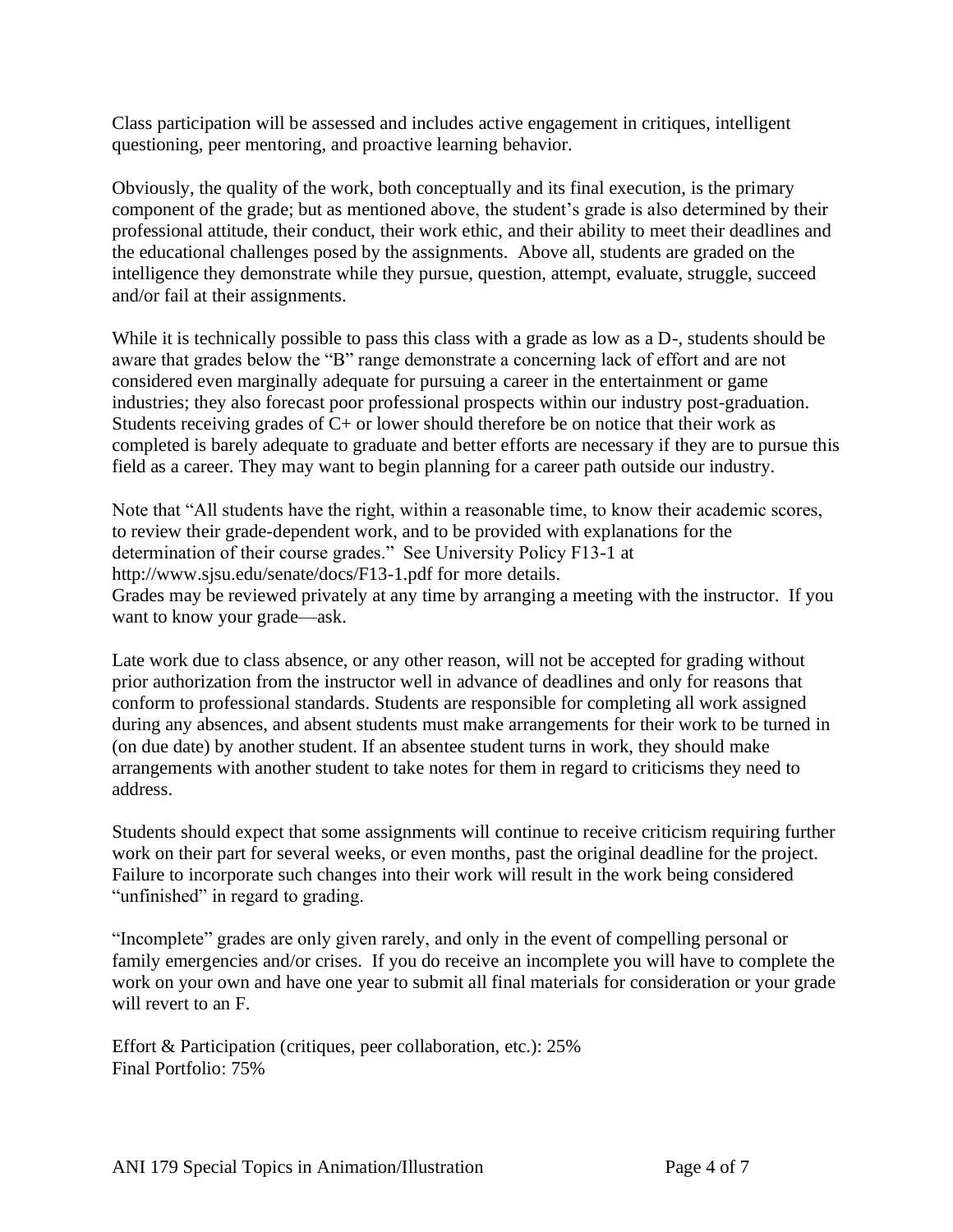### Determination of Grades

- A statement of how grades will be determined for the course, including  $+/-$  grades if they are used.
- Extra credit options, if available.
- List of the percentage weight assigned to various class assignments.
- Penalty (if any) for late or missed work.

A grade indicates excellent work.

- B grades indicate above average work.
- C grades indicate average work.
- D grades indicate below average work.

F grades are failing.

Students should expect and plan their schedules to accommodate significant "homework" periods after each class session. Students are expected to bring and maintain prepared materials and be ready to work at the beginning of—and throughout—each class session. Failure to do so will affect one's grade. It is always the student's responsibility to be prepared for class even if absent from the previous class.

Students will receive significant homework assignments every class, with potentially even assignments via email during the week. Several assignments may ultimately overlap at times.

A final critique will be held on the final exam day in the usual classroom at the time and date indicated by the university final exam schedule. Please consult the sjsu.com website to reserve those times in your calendar immediately.

# Classroom Protocol

All Animation/Illustration students are expected to conduct themselves in a professional manner at all times. See the bulleted list below for general program policies and expectations.

Whether in class or working after hours, students must respect the facilities and fellow students and are expected to present themselves and their work in a clean professional manner. Students will be held accountable for both classroom participation and contributing to the creation of a positive atmosphere for education.

Classes and events are to be treated as business appointments and students are expected to be in attendance, fully prepared, and on time. Fully prepared means having all necessary materials needed to work on class projects, having prepared according to instructions, and having made significant progress on assignments from the previous class. Failure to accomplish any of the above will significantly lower your grade.

The occasional absence is unremarkable, but if an absence is unavoidable, students are expected to notify the instructor immediately, and contact their peers to both turn in work on the due date and stay current with class assignments they may have missed.

Cell phones should be silent and should not be utilized during class unless otherwise directed. Students should refrain from eating food others can smell. At the end of classes, students are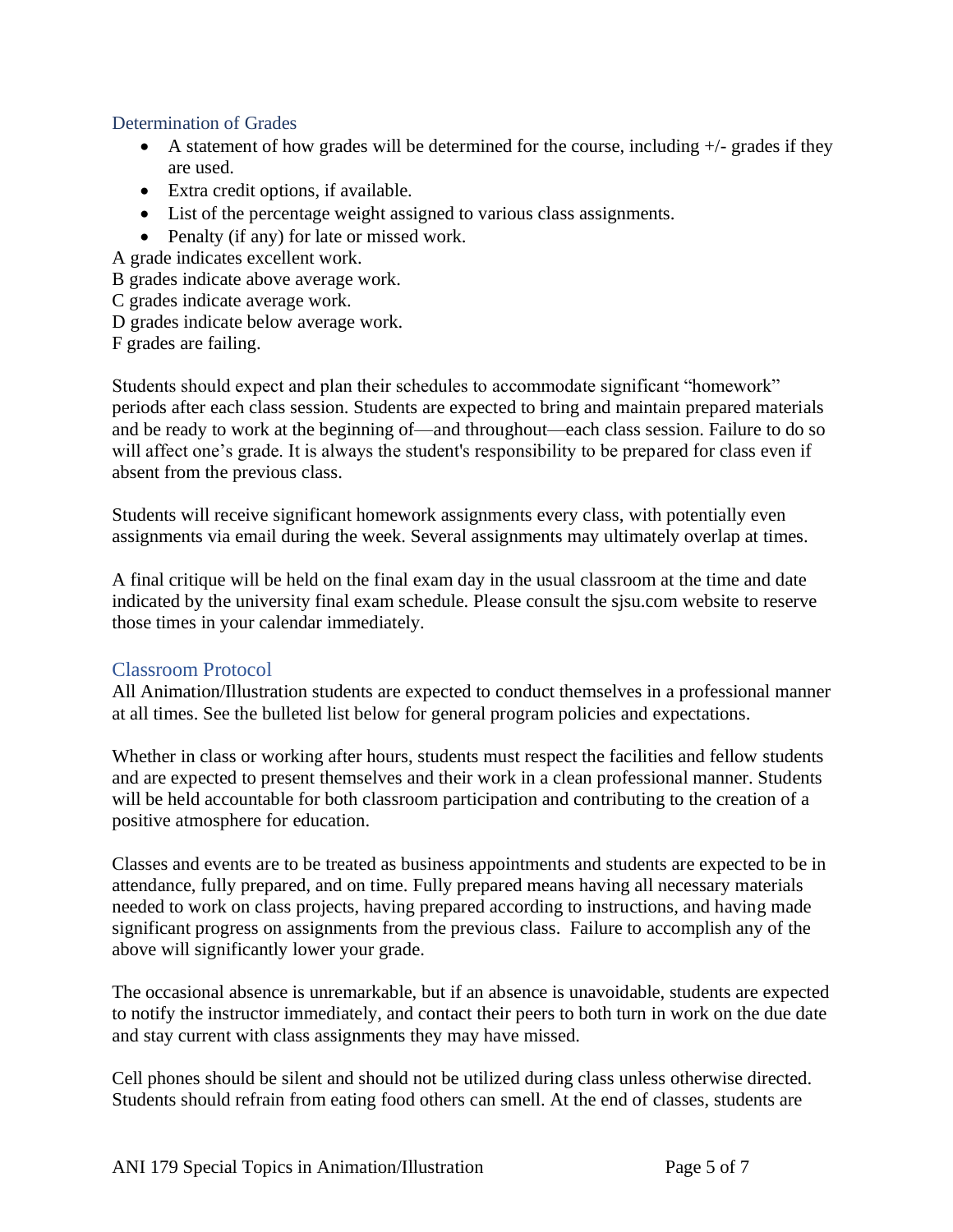expected to leave the classroom cleaner than they found it, push in chairs, etc. During breaks and immediately before and after class, students should be conscious of the overall noise level in the room and try to minimize it in order to allow for the private instructor/student conversations that often occur.

Finally, students should maintain an awareness of the safety of their surroundings, belongings, and classmates. In particular, when working in the building and entering or leaving after hours, students should accompany one another in the interest of safety or call the University Police for an escort. Report any suspicious persons or behavior to the University police at 408-924-2222 or by picking up a blue emergency phone.

#### **Class Online Policies**

- Students must arrive to class on time with materials ready to work.
- Always have your camera on (unless you absolutely can't).
- Upload a profile pic of yourself to your Zoom account.
- DO NOT ENGAGE IN SOCIAL MEDIA during class (unless is required by your instructor).
- If using a virtual background, please make sure it is appropriate.

# University Policies (Required)

Per University Policy S16-9 *(http://www.sjsu.edu/senate/docs/S16-9.pdf)*, relevant information to all courses, such as academic integrity, accommodations, dropping and adding, consent for recording of class, etc. is available on Office of Graduate and Undergraduate Programs' Syllabus Information web page at http://www.sjsu.edu/gup/syllabusinfo/

Academic Integrity policy (Academic Senate Policy F15-7)

"The University's Academic Integrity policy, located a[thttp://www.sjsu.edu/senate/docs/S07-](http://www.sjsu.edu/senate/docs/S07-2.pdf) [2.pdf,](http://www.sjsu.edu/senate/docs/S07-2.pdf) requires you to be honest in all your academic course work. Faculty members are required to report all infractions to the Office of Student Conduct and Ethical Development. The Student Conduct and Ethical Development website is available at <https://www.sjsu.edu/studentconduct/>

Instances of academic dishonesty will not be tolerated by the Animation/Illustration program. Cheating on exams, plagiarism, presenting the work of another as your own, or the use of another person's ideas without giving proper credit will result in AUTOMATIC EXPULSION FROM AND FAILURE OF THE COURSE, with possible expulsion from the Animation/Illustration Major. A second offense will result in IMMEDIATE EXPULSION from the Animation/Illustration Major.

This includes but is not limited to copying someone else's imagery, altering someone else's imagery, altering a pre-existing 3D model, tracing or copying animation, and submitting someone else's notes for a grade.